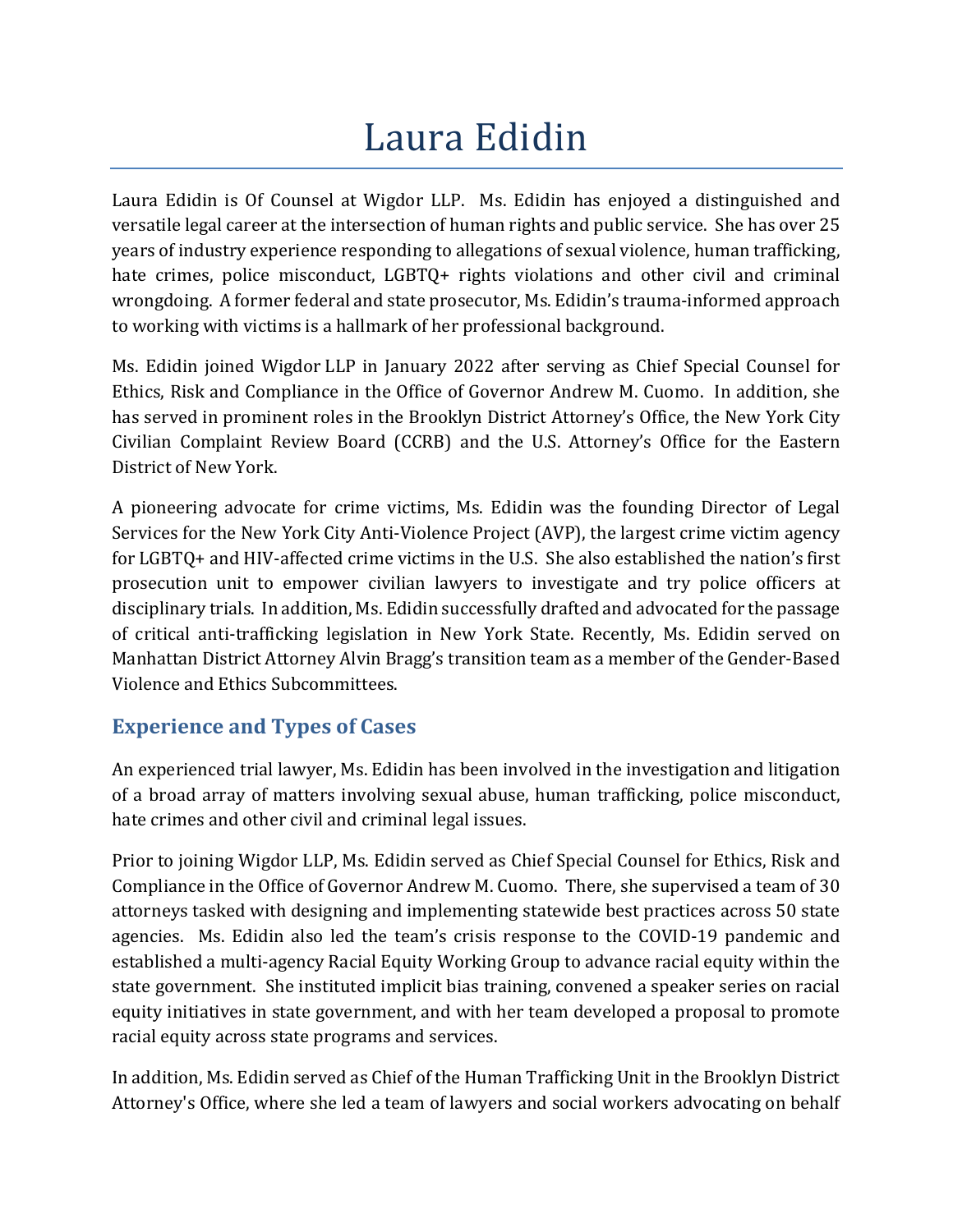of sexually exploited women and girls. She also co-chaired the Brooklyn Human Trafficking Task Force, a federally funded initiative comprised of 35 federal, state and local law enforcement partners, social service providers, survivor leaders and prosecutors representing all five boroughs of New York City.

Ms. Edidin was the founding Chief of the Administrative Prosecution Unit at the New York City CCRB, where she built the nation's first police misconduct prosecution unit housed within a civilian watchdog agency. Ms. Edidin was the first lawyer to bring a case to trial in the unit, and the rate at which NYPD officers were found guilty of misconduct at administrative trials doubled under her leadership. Ms. Edidin also worked as a federal prosecutor in the U.S. Attorney's Office for the Eastern District of New York, where she investigated and tried a wide array of criminal matters.

Early in her legal career, Ms. Edidin was the founding Director of Legal Services for the New York City Anti-Violence Project, the country's largest crime victim agency for LGBTQ+ and HIV-affected crime victims. In that role, she advocated on behalf of survivors of rape, sexual assault, intimate partner violence, HIV-related violence and anti-LGBTQ+ hate crimes. While at AVP, Ms. Edidin and pro bono counsel successfully represented civil rights protestors denied HIV medication while in police custody, leading to a change in NYPD policy. Immediately following law school, Ms. Edidin served as a law clerk to the Hon. Richard Owen of the Southern District of New York.

### **Publicity and Speaking Engagements**

Ms. Edidin has extensive experience speaking to the press about local and national criminal justice issues. Ms. Edidin and her cases have appeared in *TheNew York Times*, *The Wall Street Journal*, *New York Daily News*, *New York Post*, *Politico*, *Salon*, *Gotham Gazette*, *Brooklyn Eagle*, *New York City Patch*, *New York Amsterdam News* and other outlets.

Ms. Edidin is a dynamic public speaker and has presented at numerous conferences and panels regarding sex crimes, human trafficking, police misconduct, LGBTQ+ rights and other legal issues affecting crime victims. Notably, she trained more than 600 NYPD Domestic Violence Police Officers on the intersection of intimate partner violence and human trafficking at the 16th Annual NYPD Domestic Violence Conference. In addition, she addressed a parallel event of the 2018 UN Commission on the Status of Women about leveraging technology to prevent the trafficking of women and girls. In 2016, Ms. Edidin was invited by the Department of Justice to serve as an International Trial Advocacy Instructor in Sarajevo, where she provided trial advocacy training to Bosnian prosecutors.

### **Pro Bono and Community Involvement**

Ms. Edidin has dedicated countless hours to volunteer service and is a dedicated community leader in Brooklyn, New York where she resides. She was a founding member of the